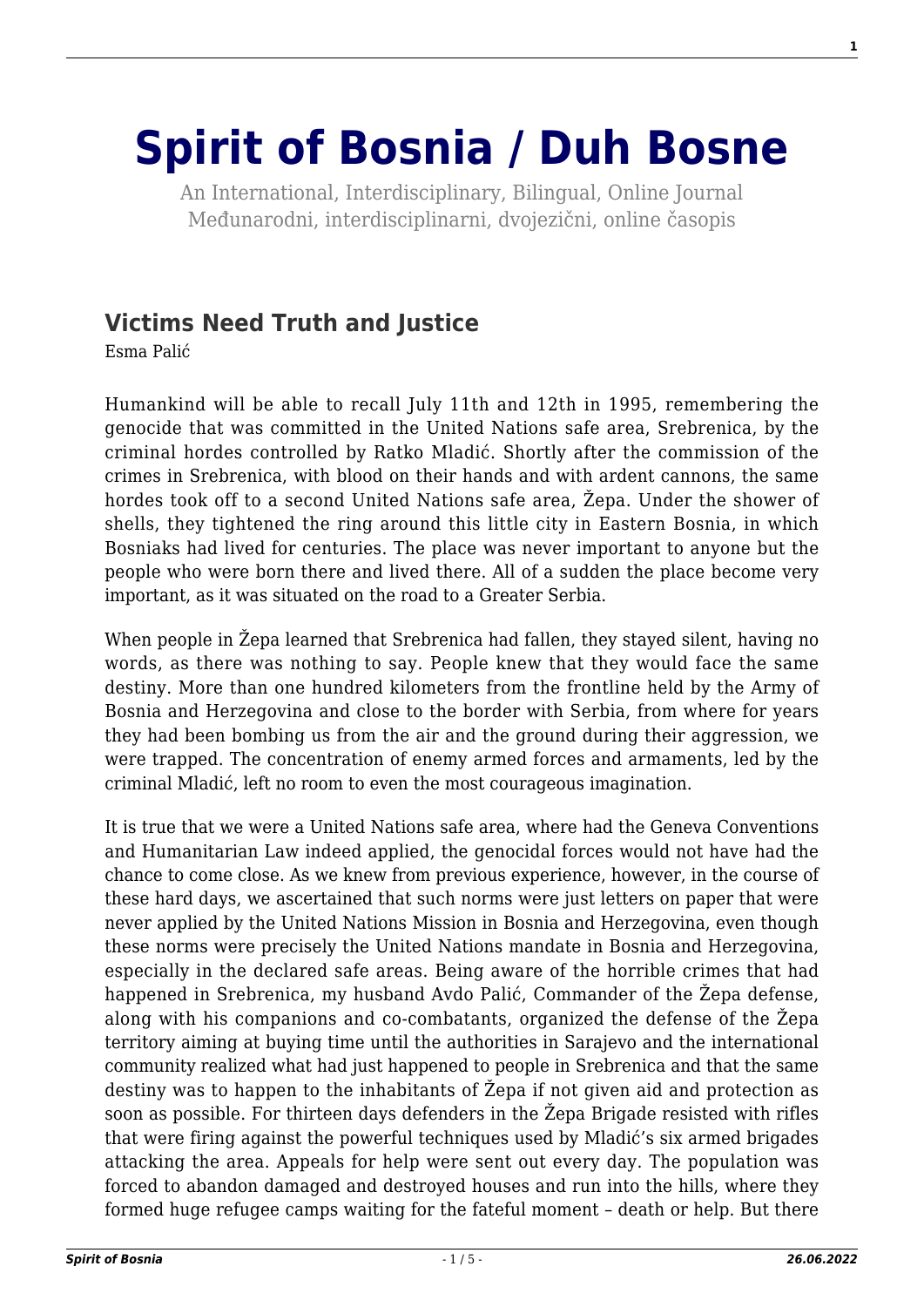was no help from anywhere. Mladić kept making demands to surrender and leave the territory.

As the time passed, the ring of Mladic's forces tightened. Eventually we had to accept the bitter reality that we would not survive in Žepa and that we had to accept the ultimatum to leave the enclave.

On July 24th, in the presence of the UN representatives, an agreement on the deportation of civilians from the United Nations safe area was concluded between the Žepa representatives and Mladić's emissaries. The same day, columns of buses and trucks, loaded with distraught and battered people started to move out of Žepa, being attended to by bearded creatures shouting: "C'mon Kurds, go to Turkey."

I, with my two babies, was in that column. Our state of tiredness and fear was nothing in comparison to the fear I had for my husband. I was shaking with the feeling of worthlessness and humiliation that we found ourselves in, being watched by the entire world, as if we were subjects in an experiment to establish the human limit of resistance to violence and cruelty. The feelings of being left to the most horrible criminals create bitterness that is very hard to swallow. But there was no other choice than to look down and leave the enclave.

Arrival at the co-called free territory did not bring me peace, as my husband remained in Žepa to struggle for the release of people who still remained in the enclave. He had to ensure their "safe" evacuation. I was aware of his determination to perform his duty with honor and the utmost decency, no matter what danger it put him in.

Upon Mladić's order, on July 26th, the last convoy of 806 civilians and 35 wounded was captured and the condition for their release was that Commander Palić come to negotiate conditions of surrender. Avdo rejected that demand. Due to these problems occurring, the United Nations Commander in Chief, Rupert Smith, announced his urgent arrival to Žepa to resolve the status of civilians and soldiers who were imprisoned.

On July 27th, Avdo went to attend a scheduled meeting in the United Nations base in Žepa expecting to find there Smith and Mladić's emissaries. Mladić was hosting Smith elsewhere. Instead of them, Avdo faced armed Serb soldiers who, in front of United Nations soldiers and observers, arrested him in a very cruel manner and took him toward Bokšanica, Mladić's Headquarters, from where Mladić was running the operations around Žepa. The same day they arrested Mehmed Hajrić, President of the War Presidency of the Municipality of Žepa, and Amir Imamović, Chief of Staff of the Civil Defense. The key people in Žepa, who were struggling beyond every human capability to prevent another act of genocide, were arrested. The media announced the information regarding these arrests, but no one reacted. It was as if such a sequence of events was logical after all that happened those days in the protected zones of Srebrenica and Žepa.

When the key people in Žepa were arrested, the government in Sarajevo through the United Nations reached an agreement with Slobodan Milošević that the men from Žepa could cross the border and go into Serbia. The other option was the one left to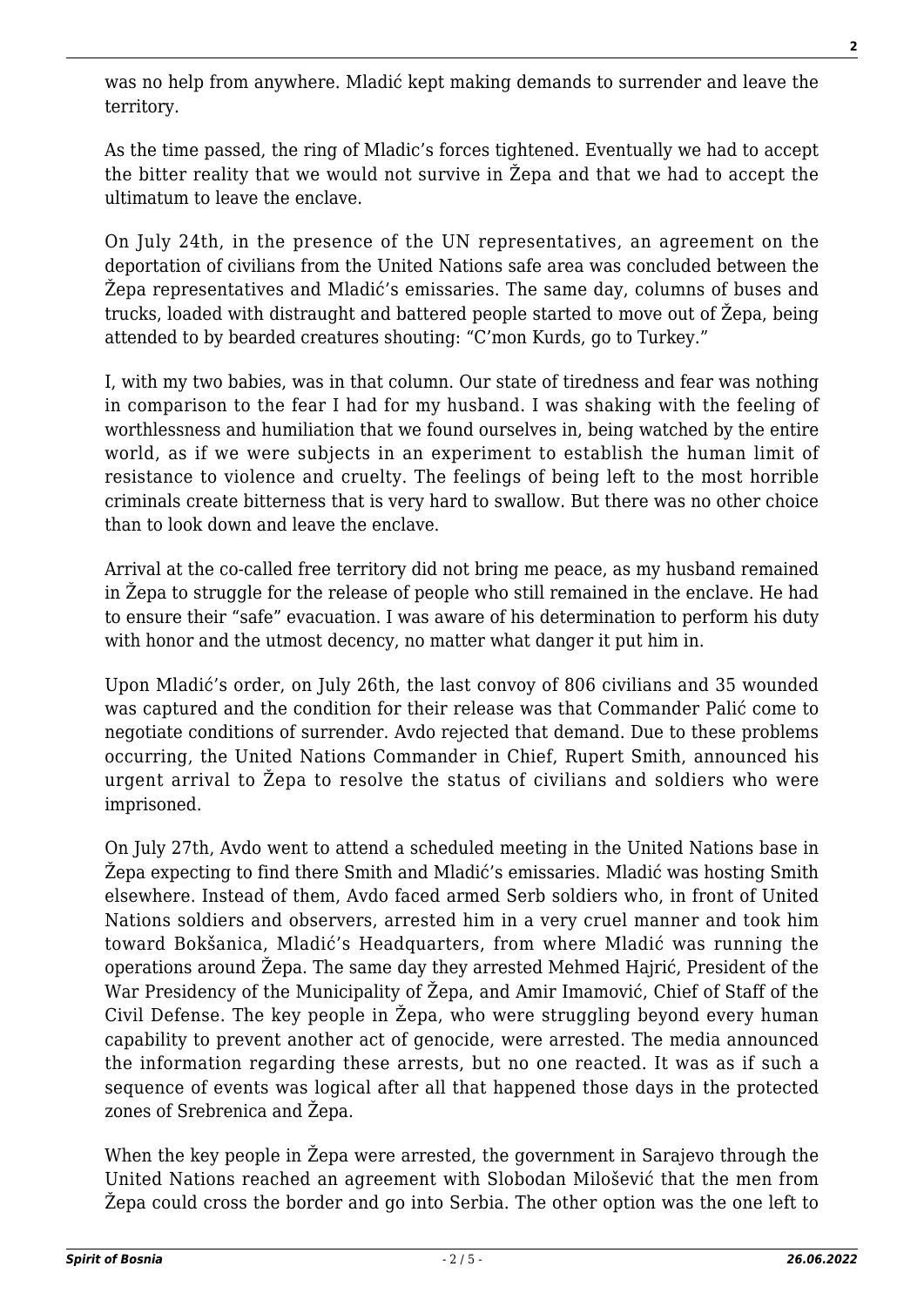the Srebrenica people – to go through the forests in order to reach free territory. Many decided to go to Serbia where they were then put in the Šljivovica and Mitrovo Polje camps. Serbian police forces maltreated them and beat them; some were killed. The majority of those who decided to go through the forests to reach free territory actually died. Six out of eighty people in a group succeeded in surviving, while only two or three men from the smaller groups survived.

At a press conference held on July 28th, the United Nations spokesman Alexander Ivanko announced that all inhabitants of Žepa had been evacuated, even though the Commander of Defense of Žepa, Colonel Palić, was arrested by Mladić's forces and United Nations did not have reliable information as to whether he was still alive. That is the day when hell entered my life. I believed that, at the time, my husband was alive, which turned out to be true. I was going to many places seeking help to release him. I was hoping that those responsible within the United Nations and the Bosnian and Herzegovinian authorities would understand that Avdo's release was the minimum that he deserved and belonged to him legally and morally. No one responded to my desperate appeals. The tragedy of Srebrenica appeared to be floating around the public like a ghost. Žepa was barely mentioned. Some dared to say they saved the people of Žepa. We who were there knew who was helping us and who eventually saved us. It is not clear to me today whether our evacuation was a pre-planned or an unplanned outcome. Even on those fatal days in July of 1995 in Žepa, I sensed that everything was happening according to a certain aim and guideline, and the people of the enclave, in all these events, were being sacrificed. The Dayton Peace Agreement that was signed shortly thereafter confirmed this feeling.

It was peace only for those who had the power to decide and calculate with human lives. In the shadow of their interest arose a new, emotional-psychological war that caught tens of thousands of families of disappeared people. This war, for many people, including me today, twelve years after the peace was signed, still goes on.

When my husband was arrested, everything stopped for me but my immeasurable need to help him win his release. I swallowed the bitterness of ignoring the obligation of the United Nations and the Government of Bosnia and Herzegovina and started to fight the battle on my own. For years I lived in fear and uncertainty as to his destiny, hoping that he may have survived. I lived for the moment to see him coming home. Countless number of times I returned home from my job, having a dream that, on that very day, by some miracle, Avdo would come home and that I, upon opening the door, would see him playing with our daughters. How many times I woke up after nightmares but, in reality, I was struggling against the images of the torture he was going through. Every morning, before I opened my eyes, his face showed up with the question what I could do today to help him. I have been waking up for twelve years with the same question, thinking that I have done everything I am able to. I attained all the important information on his arrest, on his being taken away, on his being hidden in secret prisons under Mladić's control, but I have not learned the definite truth regarding his destiny. The Republika Srpska authorities said he was killed. But they do everything to prevent me from learning who killed him and where his bones are. Of course, the Republika Srpska authorities can act like that, as they have not been sanctioned by the international community institutions in Bosnia and Herzegovina, even though it is the international community's mandate. At a court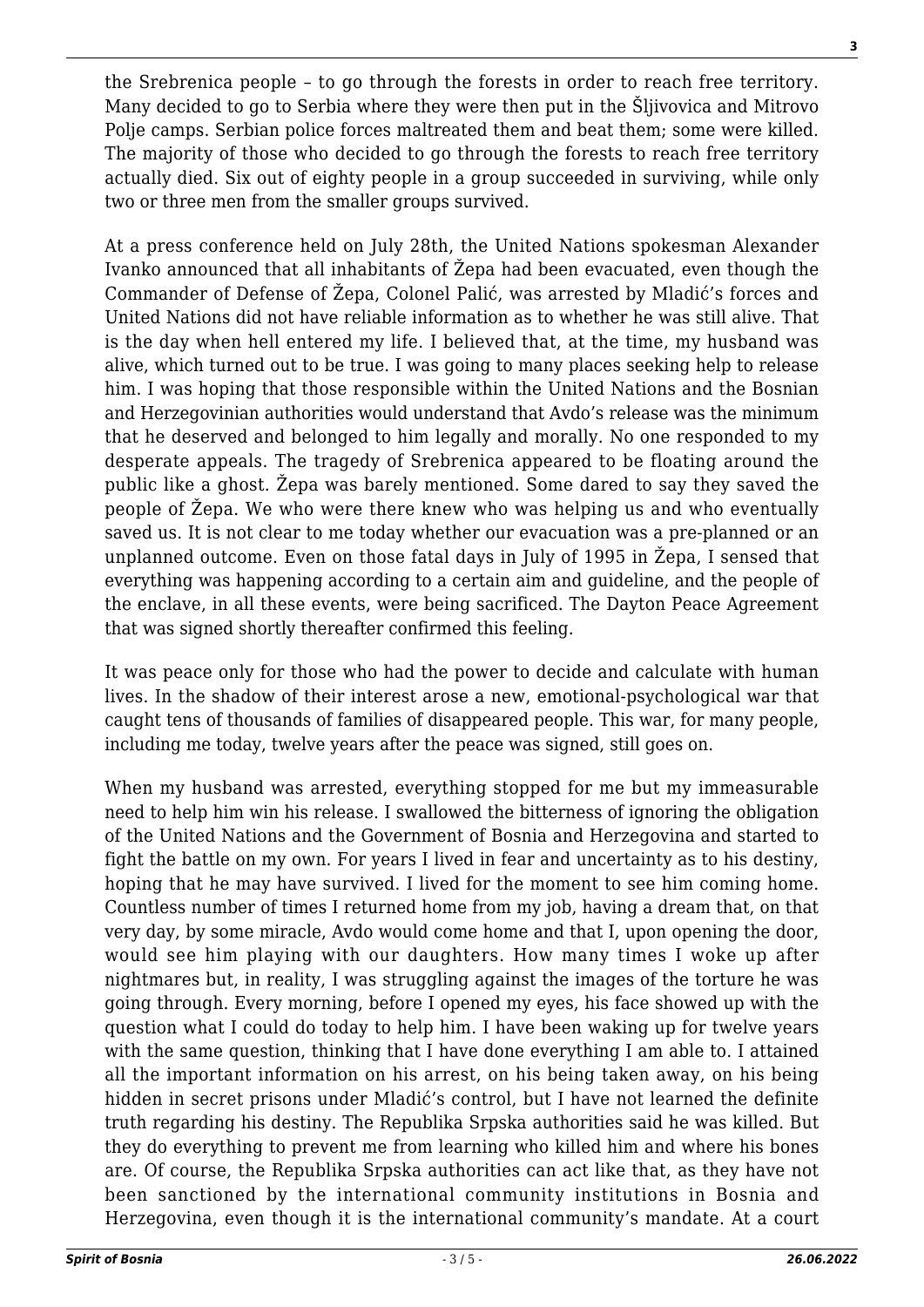proceeding, Isucceeded in provingthe human-rights violation committed by the Republica Srpska authorities.

No matter how negative my experience, especially in the context of the behavior of the international community both during and after the war, I still have hope in the remnants of the human soul and the tenacity of justice. I believe that time will help those who know the truth about the war in Bosnia and Herzegovina and the disgraceful betrayal of Srebrenica and the committed genocide. I believe that time will pull their strength together to start speaking the truth even if that would lead to their own responsibility. The culmination of war crimes risks letting the truth get lost behind the front of non-truths, the lies and the denial of genocide coming from the Serbian criminal nest, from where creators of evil and executors of genocide still operate.

Every human being is sometimes alone and analyzes her or his own behavior. This fact helped me to understand my husband's boundless victimization at the time Žepa was occupied. Avdo could have left the population of Žepa, as others did, trying to save their lives. He could have done it but he did not. Had he have done so, I am sure we would be talking today about the genocide that had occurred in Žepa as well. Avdo would not have been able to live being aware that he had neglected his responsibility in order to save his own skin.

We, the survivors, are also responsible – and that is to truth and justice. It is a hard but honorable and destined path to be taken, in order to prevent crime, particularly the crime of genocide, ever from happening to someone. In the years that are coming after the Srebrenica and Žepa, those who survived have spent their time mainly trying to find out the truth about the destiny of their beloved ones, and many thoughts and explanations have been given that additionally hurt the victims. There were and still are denials that genocide had been committed, major war criminals are still at large, the passive and disgraceful role of the United Nations is still being covered up, while victims keep asking themselves how come they had been through such a tragedy under the United Nations protection. Victims have a clear feeling that they were betrayed and that they are being treated in a manner that is a sharp departure from human dignity and human rights. They also have a strong need to realize the truth.

However, the truth has its own way. Incompletely, albeit clearly, it came out of the mouth of Mr. Richard Holbrooke, when he spoke at the Tenth Year Commemoration of Genocide in Srebrenica. Mr. Holbrooke admitted that he was instructed to hand over the Eastern Bosnia enclaves to the Serbs, and that, even though it was hard, he had to do it. The fact that we were deeply aware of was spoken in public. Mr. Holbrooke's speech set forward a sea of emotions but, in the end, I thought: Thank you, Mr. Holbrooke, for pulling your strength together to say the truth, no matter how painful it was. I hope that others will understand the importance of your honesty, as the only thing the victims need and must be given are TRUTH AND JUSTICE.

*Translated by Zarije Seizović – © 2007 Zarije Seizović*